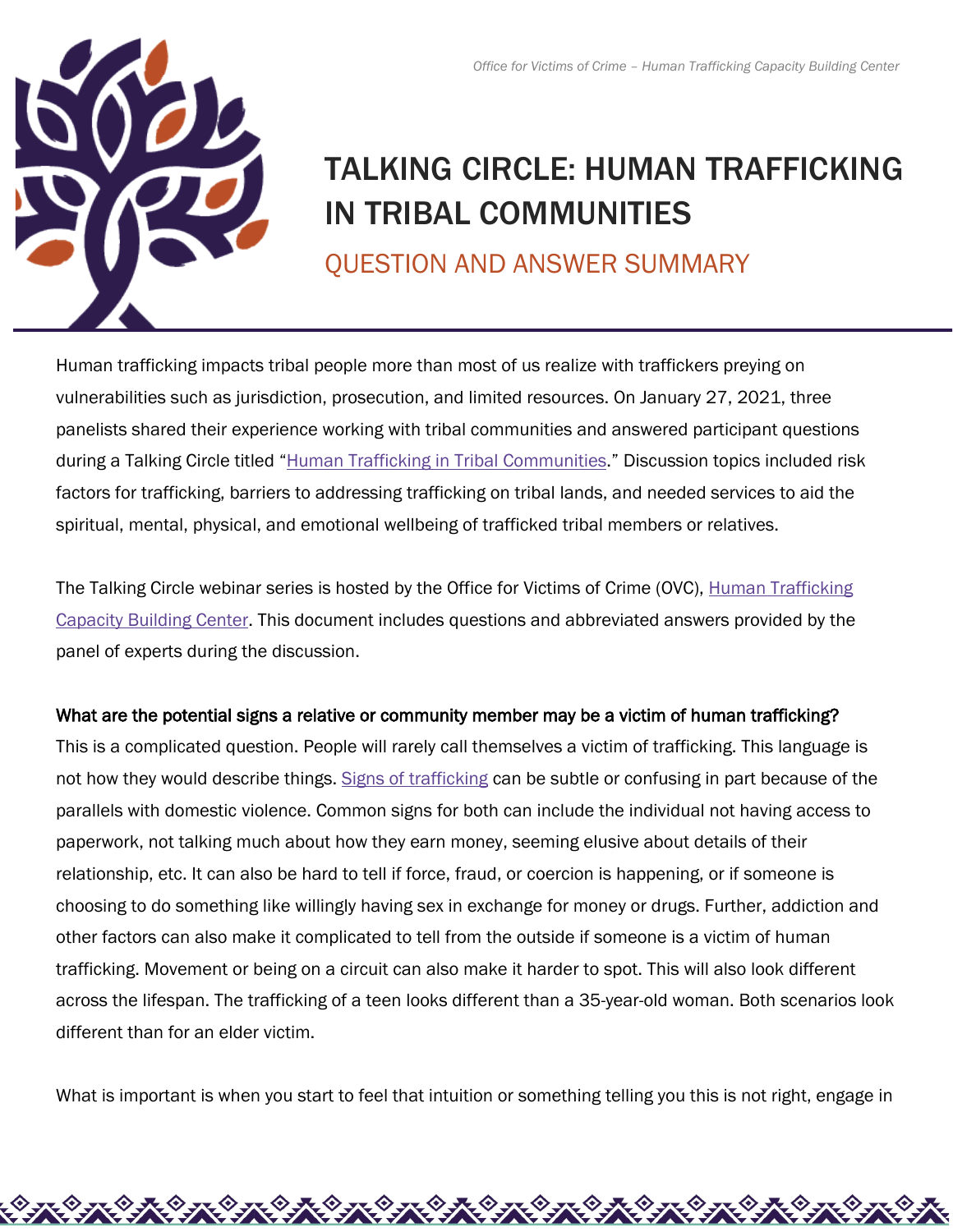genuine conversation and focus on the relationship with that person. It may be trafficking; it may not be. But providing a connection and support is important.

[OVC's Faces of Human Trafficking](https://ovc.ojp.gov/program/human-trafficking/faces-of-human-trafficking#:%7E:text=Faces%20of%20Human%20Trafficking%20OVC%20encourages%20local%20organizations,the%20cause%20of%20justice%20for%20victims%20of%20crime.) series includes videos, posters, and fact sheets for outreach and education. OVC also provides free, online training on [Understanding Human Trafficking,](https://www.ovcttac.gov/UnderstandingHumanTrafficking/index.cfm?nm=wbt&ns=ot&nt=ht) offering foundational learning on trauma-informed and victim-centered approaches to human trafficking. SOAR [training](https://nhttac.acf.hhs.gov/soar) from the U.S. Department of Health and Human Services supports training medical and behavioral health providers on the signs of human trafficking.

# What types of services do victims of human trafficking need to aid in their spiritual, mental, physical, and emotional wellbeing?

Support. Positive support from the very first disclosure paves the way for the survivor's journey from both within the family and resources outside of the family. Coordinate with the local (tribal) victim services program so victims can receive culturally considerate healing—burning cedar or sage and having traditional tea available to drink—if desired. Service providers can also consider supporting the families of trafficking victims. The [tribalresourcetool.org](https://tribalresourcetool.org/) is a searchable directory of services available for all American Indian/Alaska Native (AI/AN) survivors of crime and abuse in Indian Country. Regarding hospital services, no bills should be accumulated. Determine if there are medical resources available for victims of human trafficking. If not, are there support services that provide additional resources to deter expenses? Some jurisdictions have started services for suspects.

## How do you start a conversation with stakeholders and service providers around human trafficking awareness and messaging?

Addressing human trafficking means knowing you are going down a long, dark, and bumpy road. Start addressing it one step at a time. In other words, take action. [Learn human trafficking language.](https://nhttac.acf.hhs.gov/soar) Begin to identify the problem. Get to know the players, or stakeholders, and go to work. Make prevention a focus. The conversation will vary by stakeholder. Start the conversation on this topic with tribal leaders, social service providers, Indian Child Welfare Act workers, tribal urban centers, and most importantly tribal communities to build awareness of human trafficking. One of the best prevention methods is education about the myths and impacts of human trafficking. We need to take action to protect our people and tribal lands from this crime. Our culture is one of the best ways to help our people start the healing process.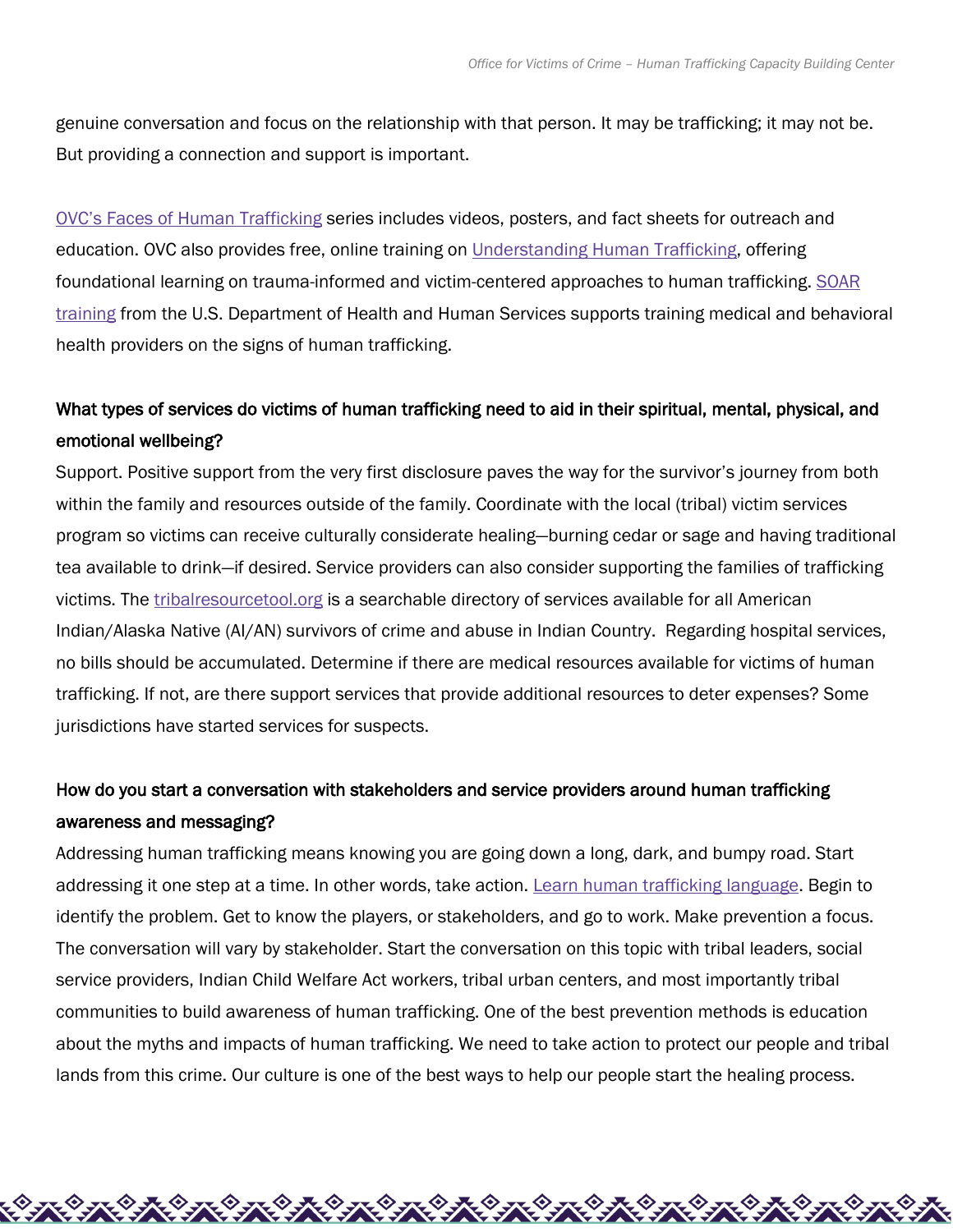# Native lands have unique jurisdictional issues. How can jurisdiction impact the response to human trafficking?

There are [574 federally recognized tribes.](https://www.federalregister.gov/documents/2020/01/30/2020-01707/indian-entities-recognized-by-and-eligible-to-receive-services-from-the-united-states-bureau-of) Each tribe has their own sovereignty or jurisdiction in terms of criminal codes. As a police detective working for 17 years within the state of Arizona, Tyesha Wood's first human trafficking case involved a minor being auctioned off of Facebook Live for drugs. Both the minor and the suspect resided within the tribal community where she worked as a police detective. The incident occurred within the boundaries of the tribal community. Because the victim and suspect were both Native in this case, tribal and federal charges could have been pursued. As [a](https://des.az.gov/about-des/tribal-relations/arizona-tribes-information) tribal police officer for Arizona (see a [list of Arizona tribes\)](https://des.az.gov/about-des/tribal-relations/arizona-tribes-information), she was certified in tribal, state, and federal jurisdictions, which means she could bring a case to any of those courts. This example is specific to Arizona and may not be the case for all of Indian Country.

Alaska is a Public Law 280 state. There are numerous mixed jurisdictions in a Public Law 280 state [\(see](https://www.nativefederation.org/2020/02/aktribes/)  [Alaska tribes by region\)](https://www.nativefederation.org/2020/02/aktribes/). Alaska State Police have the primary jurisdiction. Occasionally, tribes work with municipal police. In Alaska, jurisdiction on a human trafficking case is decided by a task force of people. The [Alaska State Troopers](https://dps.alaska.gov/AST/Contacts) are working with the [Alaska Federal Bureau of Investigation](https://www.fbi.gov/contact-us/field-offices/anchorage) who in turn are working with prosecutors and Alaska statement of law. When a tribe in Alaska reaches out, they are dialing 911 and getting connected with Alaska State Troopers. This is how they get involved with jurisdiction and then the case gets passed up from there.

Also note that while *Victims for Justice*—an organization providing services in Alaska—is doing good work, there are not many other victim services on the ground in Alaska. Our Alaska State Troopers have extremely limited victim services. In some cases, it is often not until federal partners are involved that we see victim services. So that limits the victim services support to just those federal cases whether they are getting any victim services at all. Thinking about how survivors receive continuity in care when their case is transferred from local to tribal to federal prosecution is crucial. It is important to connect the survivor with an advocate to be that voice and support to the survivor even if the prosecution may be confusing with jurisdiction. Making sure survivor needs are the top priority is something to be attuned to in these cases.

There are so many variables when it comes to jurisdictional issues—knowing who the victim is, who the offender is, and also where the crime occurred—recognizing the importance of partnerships between the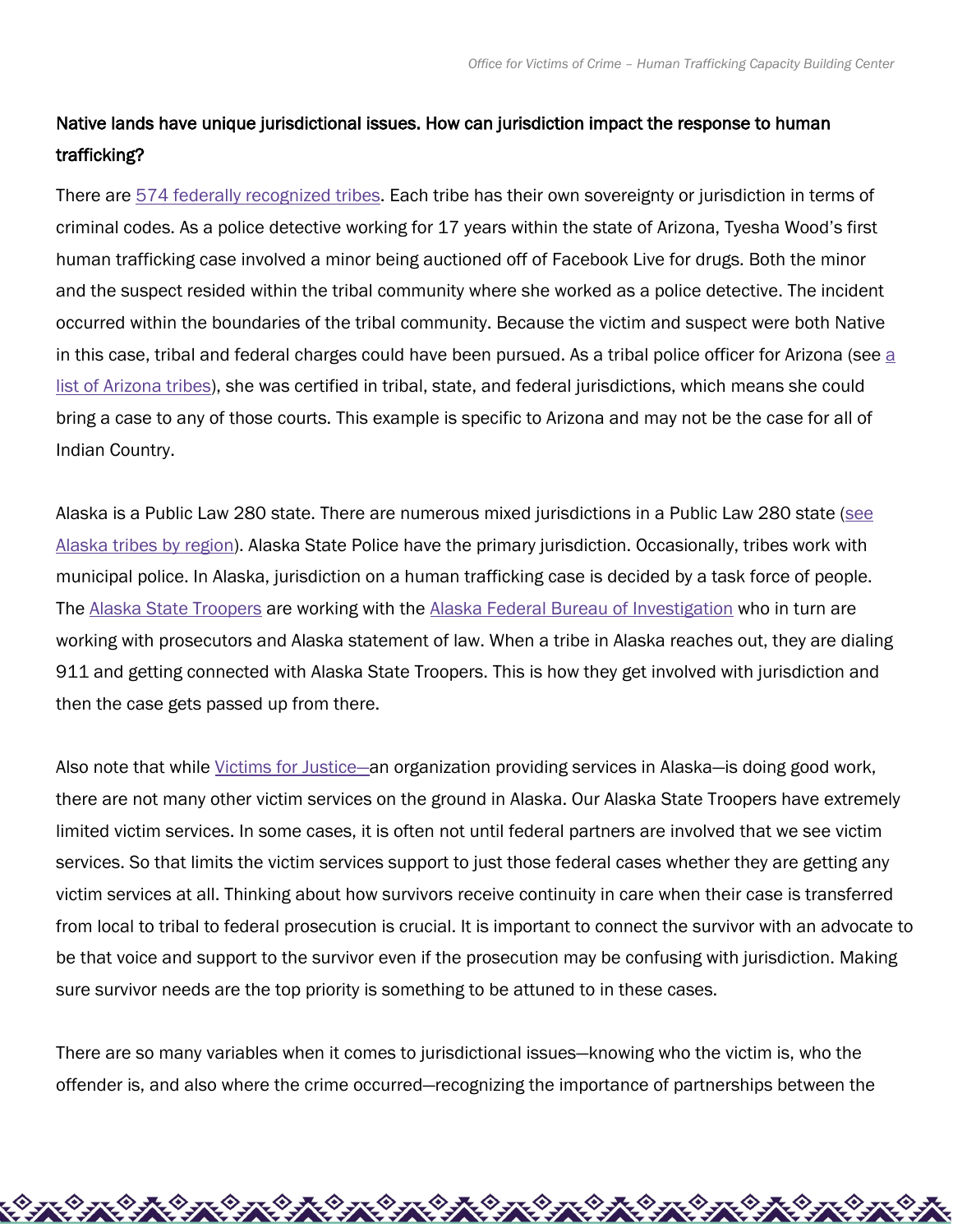tribe, tribal law enforcement, sheriffs, child protective services, tribal courts, federal courts, and community-based advocacy people. Being able to bring these pieces together to focus on the survivor needs will have lasting impacts on the survivor and their pathway to healing and justice.

### Jurisdiction is confusing. How do we support Indigenous people who have been transported across borders (USA and Canada)? What resources are available to them and/or their families?

As a starting point, reach out to your [district](https://www.justice.gov/usao/find-your-united-states-attorney) of the Office of the United States Attorneys. United States Attorney Offices deal with these sorts of issues and many provide tribal liaisons and victim advocates.

# Could you recommend strategies for non-native police officers to establish trust with native victims of human trafficking?

Start with a conversation. Talk with tribal police or police officers working on Tribal Nations. Understand the origin stories, the kinship stories that exist in tribal communities. Native American's love to joke and eat. If you work in a tribal community, learn about that community. What are their values and culture? In terms of interviewing, understand the thought process may be different in a tribal community. Everything is not linear. For example, an officer responding to a fight in progress between two sisters will want to talk to the reporting party. The officer wants to hear what happened at that moment. However, grandma or mom may tell the officer about when the sister brought a new boyfriend home six months ago because that is when the issues started for them. Be patient. Listen to that story; develop that relationship and trust.

Look for people in the community who have tribal relationships and are willing to help. People are willing to have conversations because partnerships are so important. Learn the history and culture of the tribal community. Participate in community meetings. It is the little things that can show a community you care and want to be part of answering those hard questions. Get involved and go the extra mile; take a personal interest in working with victims of human trafficking, regularly checking back in to keep the lines of communication open with the family.

#### What role does/can the Bureau of Indian Affairs play in addressing human trafficking in tribes?

The Bureau of Indian Affairs (BIA) law enforcement has increased their training opportunities to include investigations and response specific to human trafficking. According to a [2019 article](https://nij.ojp.gov/topics/articles/notes-field-snapshot-united-states-indian-policing-academy) by U.S. BIA Indian Police Academy Director Steve Juneau (2019), "the academy is constantly updating curriculum with the latest courses focusing on human trafficking, missing person investigations, opioid enforcement, and peer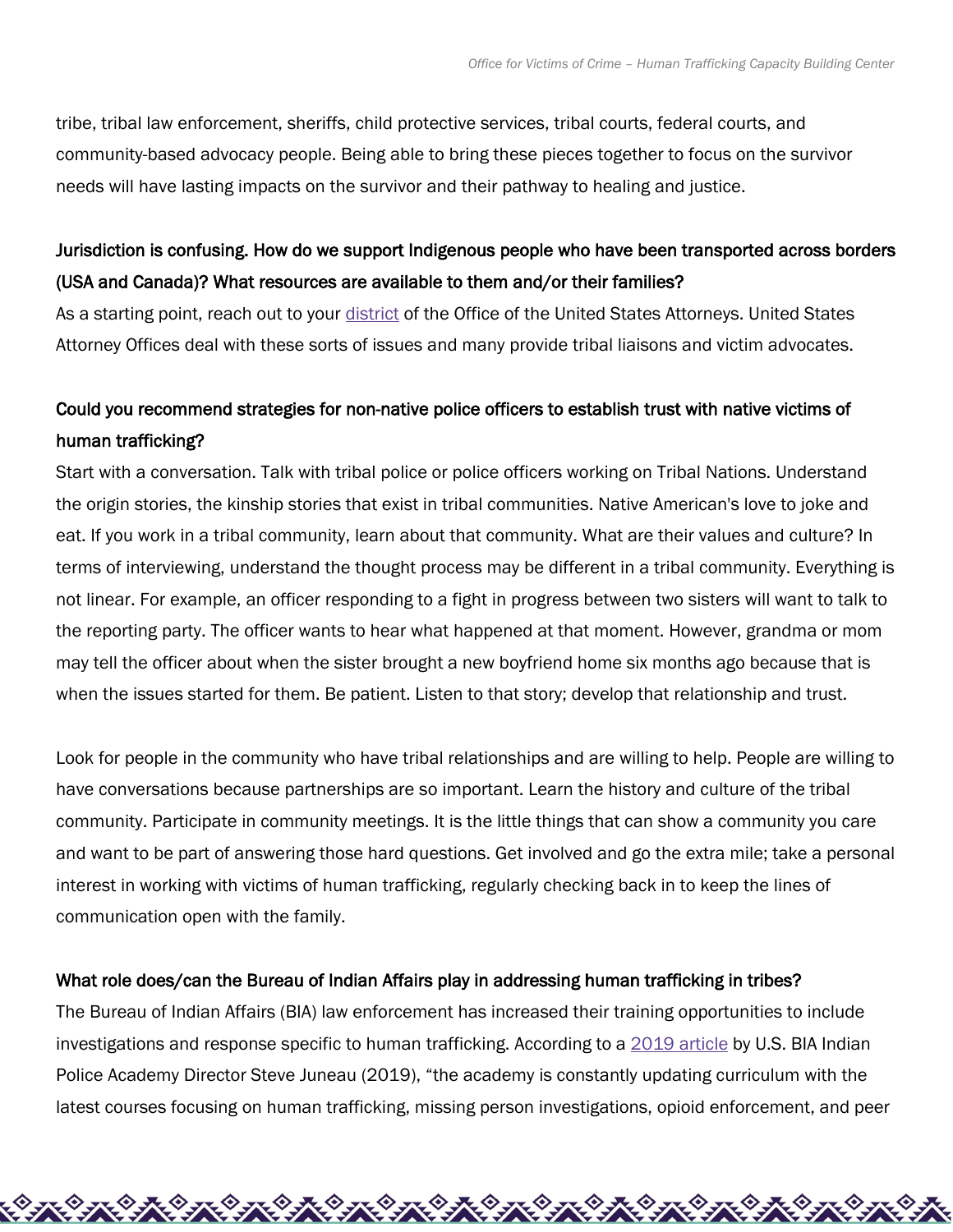support programs." BIA also has a <u>[victim service program](https://urldefense.com/v3/__https:/www.bia.gov/bia/ojs/victim-assistance__;!!May37g!fDE2AbOei6VO9T84hYnv31MpqHQQiqedIlVAnhM9WkaQ63xAwQ5Ts7ODh7uMSb6h$)</u> for victims located in Indian Country offering direct services to victims including crisis intervention, referrals and information for mental and emotional health, and other types of specialized responses, emergency services and transportation, and follow up for additional assistance. Additionally, the BIA Victim Assistance Program can facilitate an explanation of the investigative process, provide court accompaniment, and support as needed. Contact [BIA Justice Services](https://www.bia.gov/bia/ojs/contact-us)  [and Districts](https://www.bia.gov/bia/ojs/contact-us) in your area to request assistance.

# In an urban setting, how do you encourage law enforcement, first responders, and other agencies to identify tribal individuals in a respectful and appropriate way in order to provide them with the best available services?

Addressing cultural differences and similarities is a good practice for public safety officials. Encourage positive communication between public safety and tribal individuals, engage in "cultural awareness" classes specific to Native Americans. However, if these classes are not be available, communities can consider building their own educational programs. Tribal communities can share their own cultural coloring books, stories, and arts to educate non-tribal populations. Being actively involved in this type of education, can help close these gaps with our (Tribal Nations) initiatives, ideas, and concepts.

Public safety officials interested in learning more can contact tribal community groups and programs in their jurisdiction. Most larger cities and state governments have an appointed "Tribal Liaison" or [state](https://www.ncsl.org/research/state-tribal-institute/state-tribal-relations-committees-and-commissions.aspx)  [committees and commissions on Indian Affairs](https://www.ncsl.org/research/state-tribal-institute/state-tribal-relations-committees-and-commissions.aspx) program that would be a good place to start to learn more about the Indigenous populations in your jurisdictions.

Is there a different way to handle human trafficking in an urban area as opposed to a more rural area? Survivors of human trafficking need similar support whether they are in an urban, rural, or tribal community. Survivors need comprehensive service options available to them from people who know about human trafficking and needs specific to AI/AN.

Community context must be considered when developing services and responding to the needs of victims and survivors. While urban, tribal, and rural communities all can benefit from cross-training, collaboration, and relationship building, how it is done will look different. In geographically distanced communities, such as a large reservation or rural area, meetings may need to rotate locations or allow for virtual options. In urban areas, streamlining or grouping the broad number of human trafficking services providers may be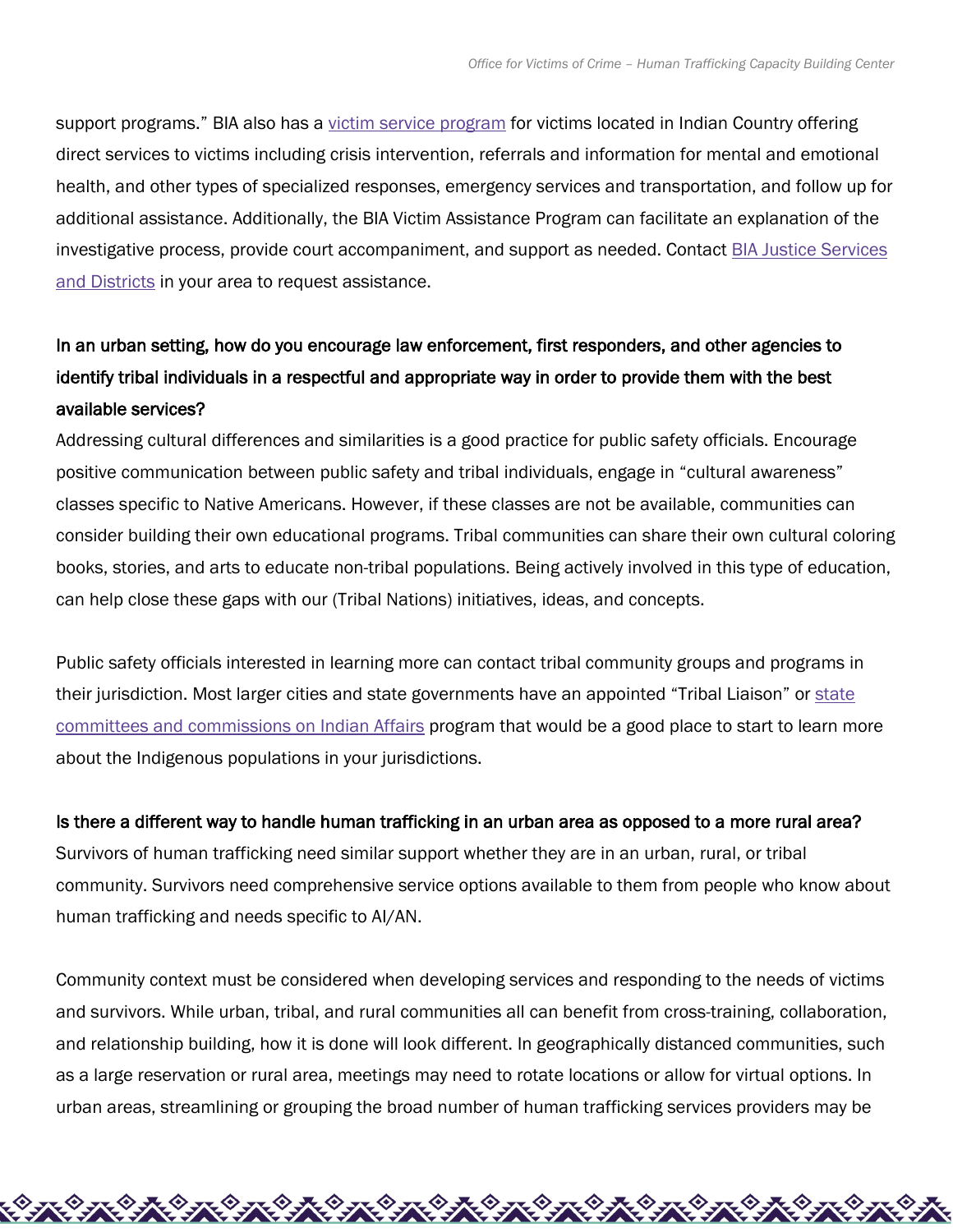helpful to coordinate communication. Regardless of setting, this coordination is important for many reasons, especially regarding jurisdictional complexity in criminal legal proceedings.

In both urban and rural communities, it is important for law enforcement and service providers to build relationships to combat human trafficking. If you suspect trafficking or have a client who is a victim of trafficking, contact local, state, and federal law enforcement. Law enforcement will put you in contact with victim services personnel who will help identify service providers for those clients wishing to exit human trafficking. In rural Alaska, reach out to the clinics and regional medical and behavioral health directors to see what services are available in their agencies. In addition, reach out to the [Alaska State Troopers](https://dps.alaska.gov/AST/Contacts) and the [Alaska Department of Law Human Trafficking Task Force](http://www.law.alaska.gov/press/public_notice/101712-TaskForce.html) for more support and information.

Education, outreach, and relationship building are also important for both rural and urban service providers. [The Human Trafficking Capacity Building Center,](https://htcbc.ovc.ojp.gov/tribes) funded by OVC, works with tribes to start, sustain, or grow their human trafficking programs. The Center can help tribes navigate human trafficking resources like the [SOAR training](https://nhttac.acf.hhs.gov/soar) to support training medical and behavioral health providers, [advocacy](https://www.home.tlpi.org/sex-trafficking)  [curriculum,](https://www.home.tlpi.org/sex-trafficking) and [funding](https://ovc.ojp.gov/program/tribal/tribal-victim-services-set-aside) to support victims of crime in tribal communities.

Lastly, most AI/AN people do not live on the reservation and may not have ready access to culturally based programs. If your community does not have local options for healing or support for AI/AN survivors, form connections with tribes or with nearby cities that may be hubs for urban Indian people. The cultural connection is important; and many urban Indians can feel invisible in their urban communities. Regardless of where you are located, it is important to have people who are trained on human trafficking and connected to people doing this work across your state or across the country.

#### How would you suggest advocates locate culturally specific resources that we are not currently aware of?

[Tribal coalitions](https://www.niwrc.org/tribal-coalitions) can be a great connection point. Victim service providers in urban areas may contact AI/AN people from various tribal communities with different ceremonies. These connection points can help with intertribal communication and also understanding what culturally specific resources may be available. Identify opportunities to learn about your local tribes in your area. Identify training around cultural humility for advocates and program staff to attend. The National Indigenous Women's Resource Center's resource [library](https://www.niwrc.org/resources) offers webinars, special collections, videos, toolkits and more, including this [Special Collection:](https://www.niwrc.org/resources/special-collection-cultural-competencyhumility-ally-building-indian-country)  [Cultural Competency/Humility and Ally-Building in Indian Country.](https://www.niwrc.org/resources/special-collection-cultural-competencyhumility-ally-building-indian-country)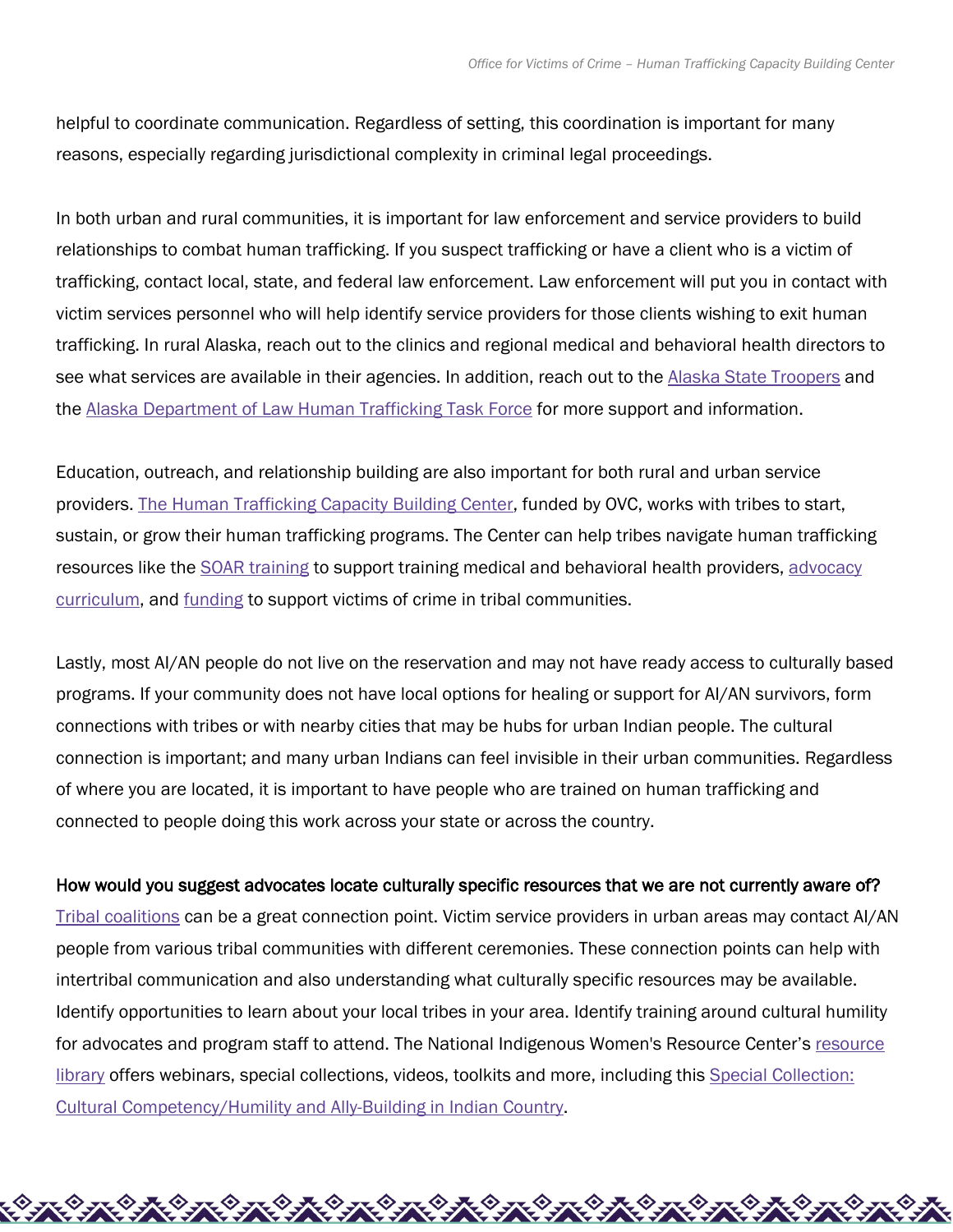For areas without large Native communities, where can we source some of these cultural comfort items? Families are a good source for cultural items. In Alaska, associations focused on health and social services associations can also be a good source to connect to cultural heritage. Be mindful when purchasing items online to be sure it is coming from an indigenous source. Ask your client about what cultural items they seek or creating opportunities for clients to create (or use) their own cultural item if possible. Contact the [Substance Abuse Mental Health Service Administration \(SAMHSA\) Tribal Technical Assistance Center](https://www.samhsa.gov/tribal-ttac/contact-us) for opportunities to learn about historical trauma and cultural humility training opportunities to best serve AI/AN clients' connection to cultural practices.

# I find myself getting frustrated with the focus on human trafficking from the law enforcement perspective rather than from a victim services/survivor services perspective. What strategies have you used (if you have) to shift form the mindset of "put all traffickers in jail" to "let's tackle the issues at the root of the problem – racial justice, income equality, housing, etc."?

Currently, the U.S. law enforcement system is set up to investigate and put into motion accountability and healing for those impacted by the crime. Systemic oppression and its influences continue to plague tribal communities, making them highly susceptible to human trafficking. The system response to how youth are criminalized for common coping responses to trauma such as running away, substance abuse, and crimes the victim is forced to commit by the trafficker must be acknowledged along with the overrepresentation of people of color and Tribal Nations within the criminal justice system.

Missing and Murdered Indigenous Women and the trafficking of Indigenous people has occurred since fur trappers arrived and the number of victims has steadily increased since 1492. Back then, within the tribal community, our people were quick at reaching accountability of the offender and healing of the victim. This type of harm was rare given our values, beliefs, ceremonies, and customs of the clan, ban, and tribe. The unspoken law was fiercely adhered to individually and by the community.

Overall, since the early 1970s, U.S. victim service providers have received federal funding to provide trauma-informed, victim centered services and social change work which includes racial justice, income equality, housing, sexism, etc. Culturally and tribal-specific victim service providers since 1985 have brought up time and again that our "identity" our cultural ways are important. For more than 25 years, tribal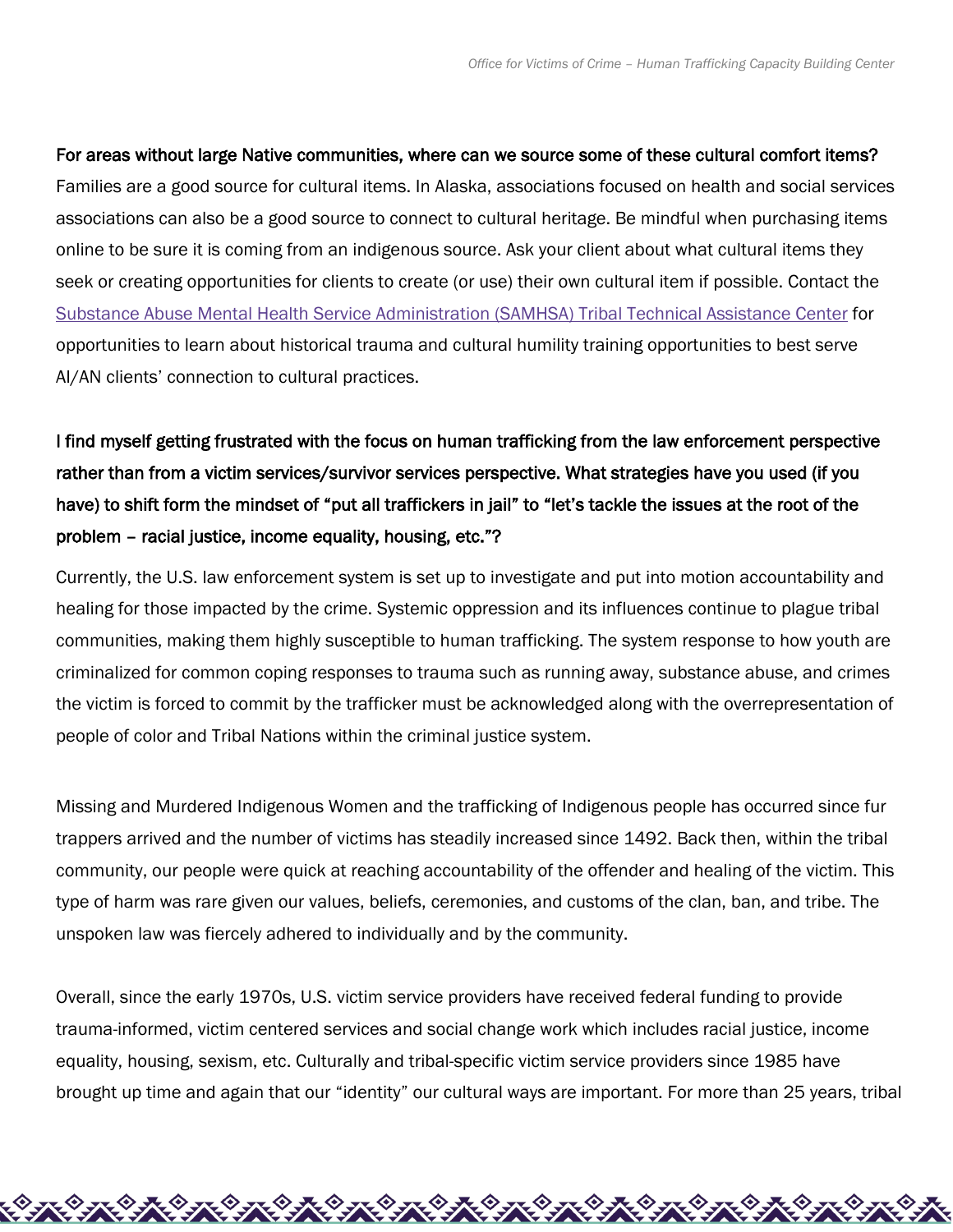victim service providers have been fighting our way to the table, voicing our opinions, and making many, many recommendations to change the U.S. template. Today, U.S. systems have **multidisciplinary teams**, [tribal coalitions,](https://operationladyjustice.usdoj.gov/sites/g/files/xyckuh281/files/media/document/oljtribalcoalitionsfactsheet.pdf) [domestic violence and sexual assault councils,](https://www.niwrc.org/tribal-coalitions) [tribal and state task forces](https://operationladyjustice.usdoj.gov/sites/g/files/xyckuh281/files/media/document/oljtaskforcesfactsheet.pdf) to address Missing or Murdered AI/AN, [human trafficking taskforces,](https://ovc.ojp.gov/program/human-trafficking/map) [sexual assault response teams,](https://ovc.ojp.gov/library/publications/sexual-assault-response-team-sart-toolkit) and [coordinated](https://www.ovcttac.gov/saneguide/multidisciplinary-response-and-the-community/collaboration-with-community-partners/)  [community response teams.](https://www.ovcttac.gov/saneguide/multidisciplinary-response-and-the-community/collaboration-with-community-partners/) For the most part, these teams focus on successful compliance with court, child protection, probation, etc. Racial justice, meaningful autonomy, culturally specific services, traumainformed care, and even income equality might be brought up as an agency specific project.

Like the old saying goes, it takes a village to raise a child; this is true and works great as long as all the villagers have similar values, beliefs, goals, and accountability not just for the one child but ever mindful of the next seven generations. Which also means the systems exist for and with us as Tribal Nations, if working meaningfully (trauma-informed, culturally specific) for the benefit of the community they serve, these systems blend together, working with the villagers towards similar values, beliefs, goals, and accountability for the next seven generations. Tribal Nations have always worked toward that vision; we were born of this land, and we are still here. True meaningful allies, though they are few, have been excellent in partnership, working side-by-side, venting, strategizing, educating, training, eating and above all, laughing. Join us on our journey. It will not be easy. People are counting on us.

Addressing the root causes of crime, focusing on healing and justice, can perhaps result in different outcomes in our communities. Most assuredly, no offenders would equal no victims of crime.

## What about training law enforcement and first responders on the reservations about MMIW and human trafficking? What trainings are provided?

There are a number of trainings for law enforcement and first responders about the issues of human trafficking and Missing or Murdered Indigenous Persons. The Department of Homeland Security's Blue [Campaign](https://www.dhs.gov/blue-campaign) provides free training on human trafficking. Other private, non-profit organizations also provide training. For Missing or Murdered AI/AN, the Department of Justice and Operation Lady Justice are partnering to present free law enforcement training. Check the [Operation Lady Justice website](https://operationladyjustice.usdoj.gov/) for offerings and [resources.](https://operationladyjustice.usdoj.gov/fact-sheetsresources) The National Indigenous Women's Resource Center has a [MMIW toolkit for families.](https://www.niwrc.org/mmiwtoolkit)

#### Are there any good curricula for prevention?

[A 2020 report](https://htcbc.ovc.ojp.gov/library/publications/culture-protective-factor-preventing-trafficking-among-native-youth-tribal) titled "Culture as a Protective Factor in Preventing Trafficking among Native Youth" provides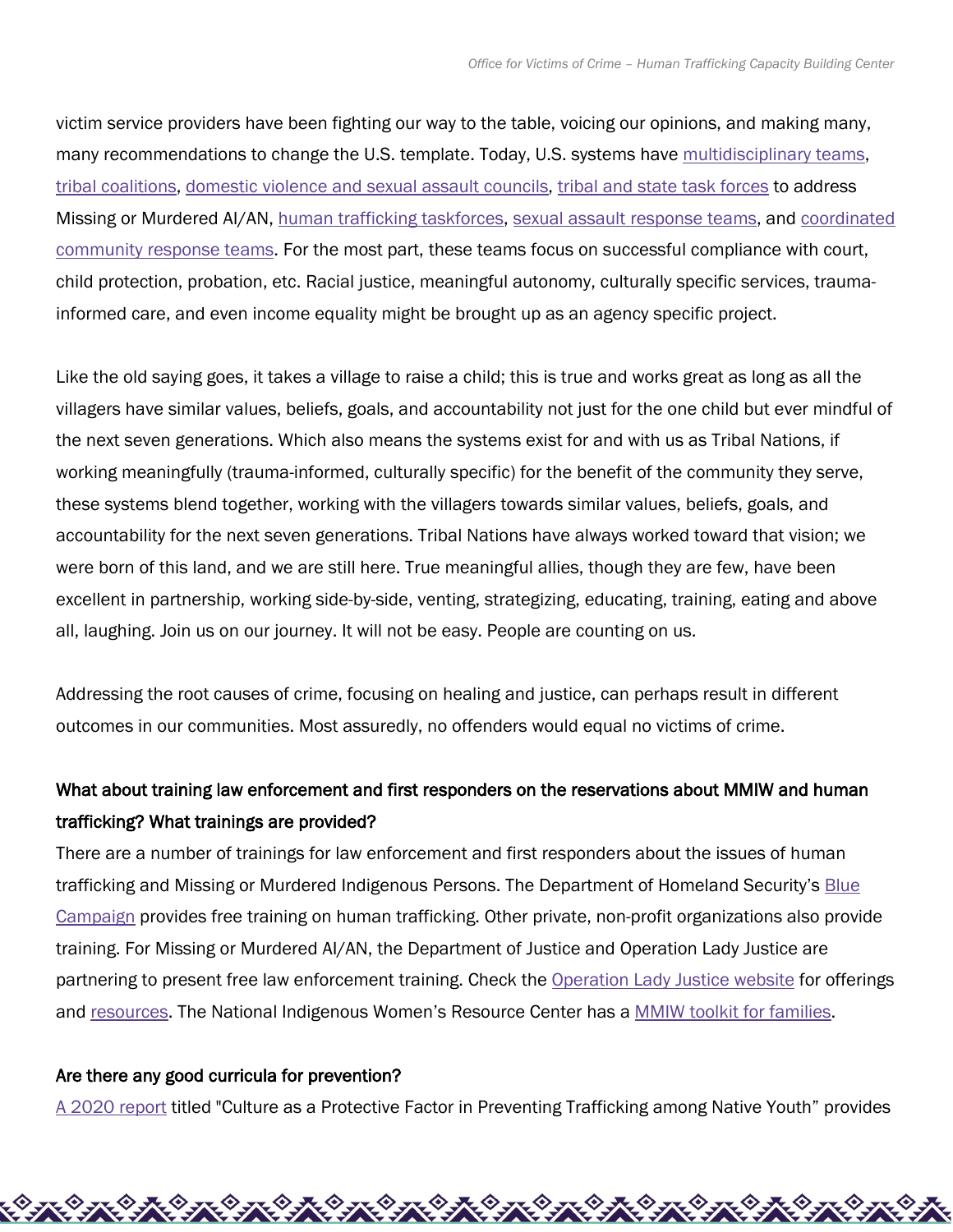foundational knowledge of the historical context and the continued impact on Indigenous communities today and identifies unique vulnerabilities, assets, and strengths found in Indigenous communities and culture as a means of preventing trafficking among all Indigenous youth.

On February 1, 2021, the U.S. Department of Justice published the first of two issues of the [Department of](https://www.justice.gov/usao/page/file/1362691/download)  [Justice Journal of Federal Law and Practice](https://www.justice.gov/usao/page/file/1362691/download) dedicated to the topics of missing or murdered AI/AN. There are many articles in this edition, which examine the role of law enforcement, prevention, culture, and medical treatment for victims.

# How can tribes organize to be proactive in responding when our kids go missing/abducted? When they are being targeted, groomed, and friended through social media to the point that our kids are willing to leave their home to meet up with these perpetrators and then end up being abducted/human trafficked?

In Alaska, tribes involved in the Missing and Murdered Indigenous Persons (MMIP) pilot project identified a need for education, outreach, and prevention. Specifically, they have identified these areas of need—

- Recognizing and avoiding threats from social media.
- Offering safe travel education including leaving an itinerary and photos and planning for the unexpected including
	- o Identifying alternative places to stay,
	- o Keeping emergency money in another secure spot, and
	- o Keeping emergency and personal contacts in a place other than cell phone.
- Being aware of stranger danger practices.
- Avoiding publicizing travel plans.
- Being aware of substance and alcohol dangers and the increased risk in new urban settings.

Alaska participating MMIP pilot sites have also identified a need to—

- Renovate, purchase, and build temporary and new housing to support domestic violence and other displaced families and individuals.
- Provide food bank sort of programs and to promote regional food box programs for displaced families and individuals due to violence.
- Address substance and alcohol abuse including prevention, intervention, and treatment wraparound service goals.
- Provide support for stakeholders and service providers to participate in local, regional, and